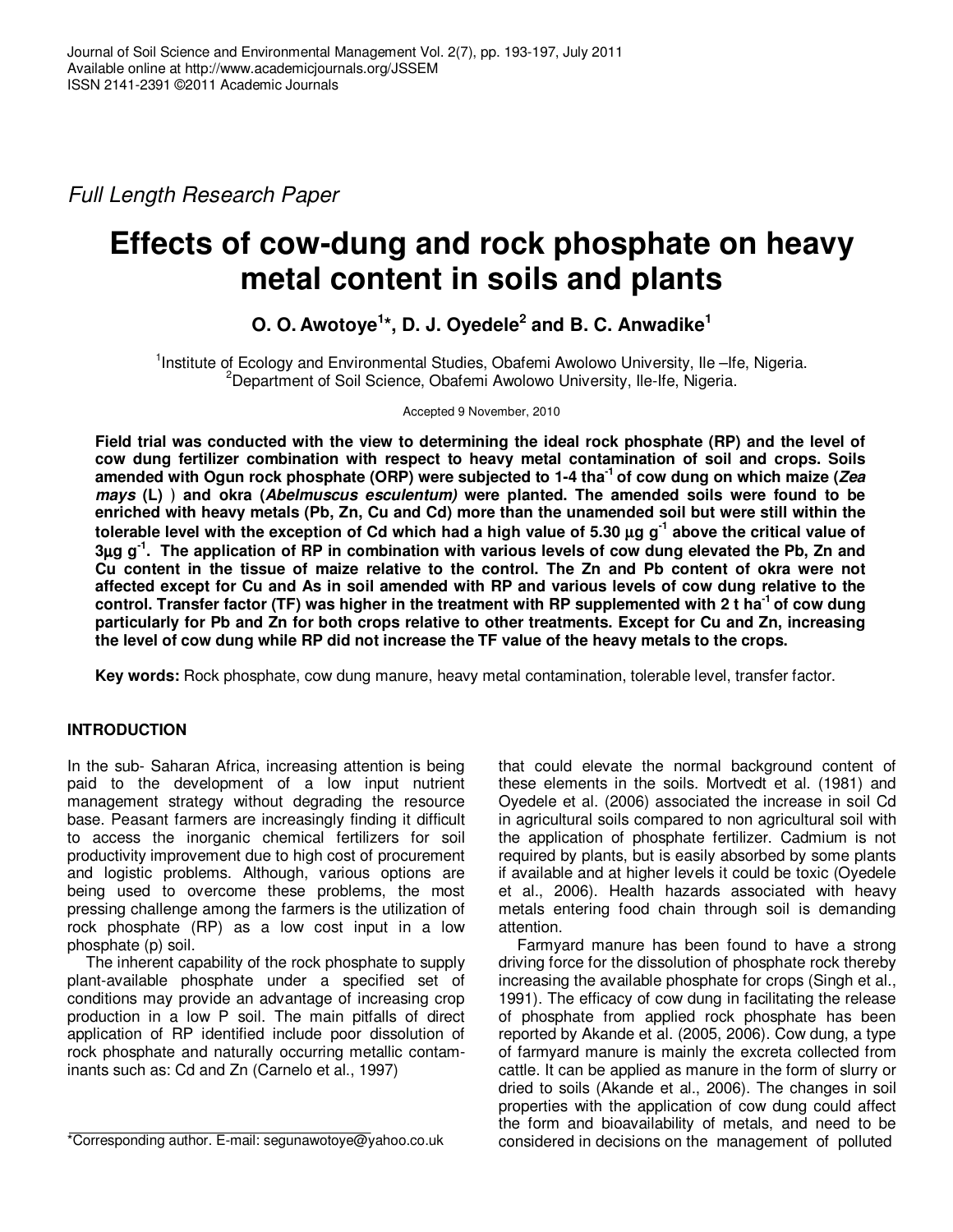soils. High agricultural inputs are unlikely to be sustainnable for a long period unless the inputs are correctly judged in terms of both their quality and environ-mental implications. The influence of organic fertilizer such as cow dung manure in combination with RP on soil and crops heavy metal content needs to be investigated. This study was therefore designed to determine the influence of cow dung as a modifier of Ogun rock phosphate (ORP) on the heavy metal content of soil cropped with maize and okra. It was also aimed at evaluating the optimum ORP and level of cow dung fertilizer combinations with respect to Zn, Cu, Pb, Cd and As metal contamination of soil and the crops.

#### **MATERIALS AND METHODS**

#### **Study site**

The study was carried out on an existing experimental site for 4 years in the Institute of Agriculture Research and Training (IART) Moor Plantation, Ibadan, Nigeria. The experimental site lies between Latitude  $7^{\circ}$  31<sup>1</sup> and Longitude  $3^{\circ}$  54<sup>1</sup> with annual rainfall of 1350 mm bimodally distributed throughout the year (Awotoye and Matthew, 2010). The soil is an Aquic Arenic Haplustalf. The experiment had been on going for four years before samples were collected. The site was established in the year 2001 and the cropping history revealed that mixed cropping of maize (Zea mays) and okra (Abelmuschus esculentum) were the only cropping system on the experimental units. Crop rotation was occasionally done with the planting of groundnut (Arachis hypogeal) to replenish the nitrate content of the soil.

#### **Experimental set up**

The field layout was complete randomized plot design consisting of 6 treatments including control and having 3 replicate treatments each. The treatments were done using Ogun rock phosphate (ORP) and four levels of cow dung (1, 2, 3 and 4 tons). The cow dung was collected from the livestock unit of the Institute. The chemical analysis of both the cow dung and ORP fertilizers are shown in Table 1. The ORP treatments were given a basal rate of 100 kg ha<sup>-1</sup> of  $P_2O_5$  and the application rates are shown in Table 2.

#### **Sampling**

Soil samples were collected using a Dutch soil auger in composite replicates of soil core samples at different depths of 0 to 15 cm (top soil) and 15 to 30 cm (sub soil). On each experimental unit, 15 to 25 soil cores per composite samples were collected and thoroughly mixed in clean plastic buckets. Sub samples were then taken to the laboratory, air dried and sieved through 2 mm sieve. Recently mature leaf samples of maize and okra plants were collected before fruiting of crops, dried and prepared for heavy metal analysis.

#### **Laboratory analysis**

The plant samples were digested with concentrated  $H_2SO_4$  and 50% (v/v)  $H_2O_2$  at about 90°C as described by Oyedele et al. (2008). The digests were analyzed for Cd, Pb and Hg, using a Perkin Elmer flame atomic absorption spectrophotometer (FAAS). Phosphorus in the digest was analysed using the vanado-molybdate method The soil P content was extracted using Bray No 1 method (Bray and Kurtz, 1945) and the P content in the extract was determined colorimetrically using a Spectron 20D<sup>+</sup> spectrophometer.

 To extract the heavy metals, 1 g of sieved soil sample was digested with 10 ml of aqua regia (12 M HCl and 6 M HNO<sub>3</sub> that was in ratio 3:1) and heated to dryness at a temperature of 100°C in a fume cupboard as described by Warren and Dela (1959). This was then leached with 5 ml HCl, filtered and made up to 25 ml and Cd, Pb and Hg contents determined with a Perkin Elmer FAAS. One gram of 2 mm sieved air dried soil was weighed into a conical flask and 1 ml of HNO<sub>3</sub> and 3 ml of HCl (aqua regia) were added to the samples. The content was heated on a hot plate in fume cupboard to dryness at 100°C (Warren and Dela, 1959). The residue was allowed to cool and leached with 5 ml of 2 M HCl . The extract was then used for the determination of the total metals (Zn, Pb, Mg, Cd, Ca and As) using atomic absorption spectrophotometer (AAS) while K and Na were determined using the flame photometer (Oyedele et al., 2008). The soils pH was determined by the electrometric method using a glass electrode pH meter (Model 20 of Denver instrument, Dallas, USA). To be able to determine the degree of soil contamination, the soil enrichment factor was computed as the ratio of concentration of the metals in plants relative to that of the soil according to the method by Oyedele et al. (1995).

#### **Statistical analysis**

The data obtained were subjected to analysis of variance (ANOVA) to test for treatment effect. Test of significance for differences in means was done using least square differences (LSD) method. Correlation coefficient was used to determine the association between soil heavy metals, pH and phosphorus content and plant shoots. The statistical analysis was carried out using the SAS package for windows (2000).

#### **RESULTS AND DISCUSSION**

#### **Heavy metal levels in soils**

The effects of the application of ORP and various levels of cow dung fertilizer on nutrient composition on both top soil and sub soil were similar and therefore pooled together (Table 3). The complementary applica-tion ORP fertilizer plus cow dung did not affect the concentration of the exchangeable cations of the soil. Although application of sole ORP fertilizer elevated the soil Pb level, however, with increase in the level of cow dung combination, the soil Pb content decreased (Table 3). In contrast, the combination of ORP with different levels of organic fertilizers did not alter the Zn, Cu and As contents of the soil, the Cd content of the soil was raised with increasing in organic fertilizer application (Table 3). This is not unexpected probably because the ORP treatments increased their retention through adsorption to the mineral and soil particles. The high value of 5.30  $\mu$ g g<sup>-1</sup> of dry soil observed for Cd was above the tolerable limit of 3  $\mu$ g g<sup>-1</sup> for Cd recommended by Kabata-Pendias and Pendias (1984).

Table 4 depicts the nutrient content of Zea mays following the combined application of ORP with various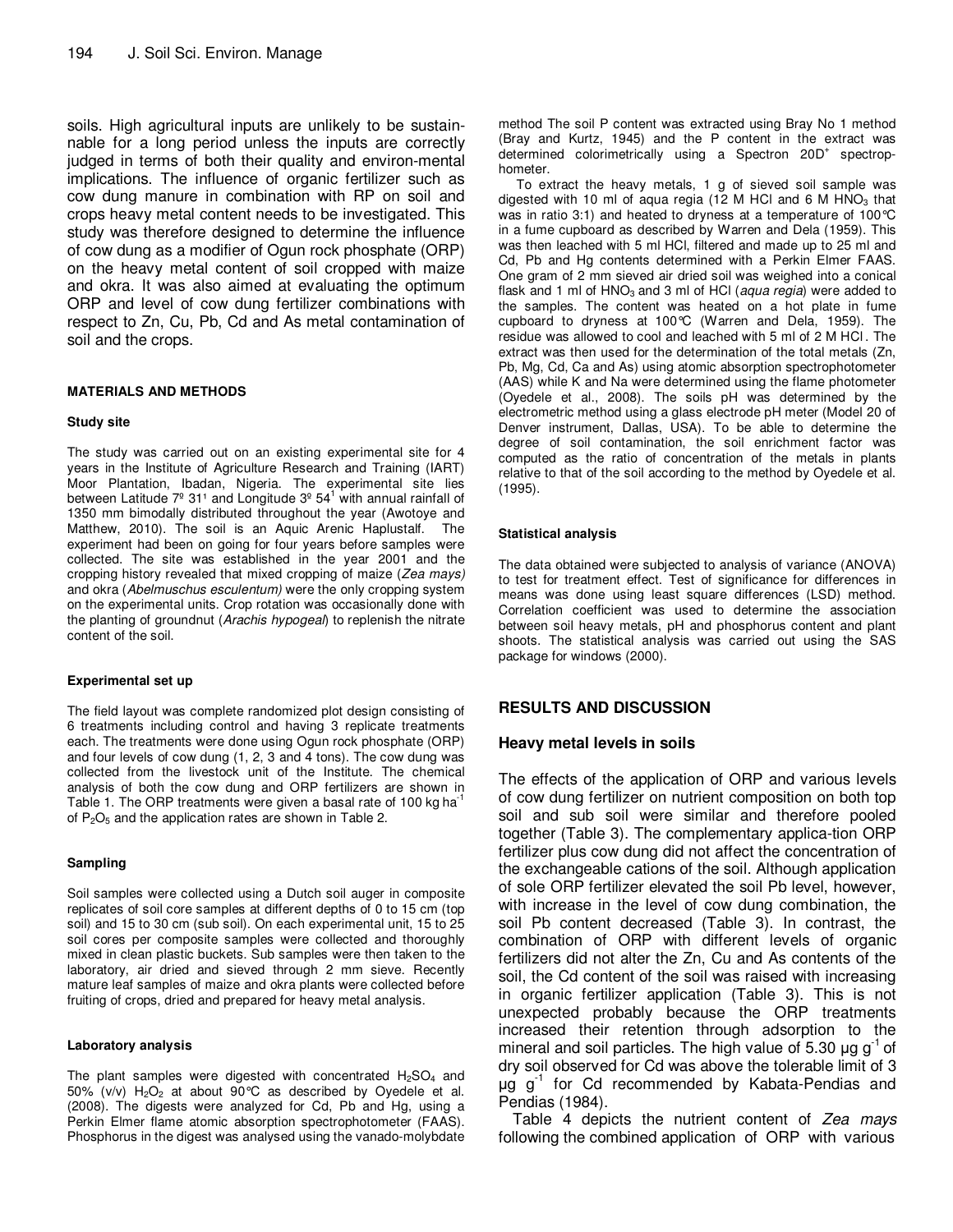|          | <b>Exchangeable cation</b> | <b>Heavy metal</b> |      |      |           |      |                                          |      |      |      |
|----------|----------------------------|--------------------|------|------|-----------|------|------------------------------------------|------|------|------|
| Sample   |                            | Сa                 | Mg   | Mn   | <b>Pb</b> | Ζn   | Сu                                       | Fe   | Cd   | As   |
|          |                            | -------%-----      |      |      |           |      | - <u>------μg</u> g <sup>-</sup> ------- |      |      |      |
| ORP      | 11.3                       | 0.17               | 0.30 | 0.11 | 0.004     | 0.02 | 0.01                                     | 0.13 | 0.08 | 0.01 |
| Cow dung | 0.5                        | .67                | 0.22 | 0.20 | 0.10      | 0.26 | 0.28                                     | 0.13 | 0.00 | 0.01 |

**Table 1.** Some chemical properties of Ogun rock phosphate and cow dung.

ORP = Ogun Rock phosphate.

**Table 2.** Treatments and application rates of ORP and cow dung fertilizers.

| <b>Treatment</b>    | <b>Application rate</b>          |
|---------------------|----------------------------------|
| - ORP-CD (Control)  | No ORP and cow dung were applied |
| ORP                 | ORP only                         |
| ORP-CD 1            | ORP $+1$ t ha-1 of cow dung      |
| ORP-CD <sub>2</sub> | ORP + 2 t ha-1 of cow dung       |
| ORP-CD <sub>3</sub> | ORP $+3t$ ha-1 of cow dung       |
| ORP-CD 4            |                                  |
|                     |                                  |

 $ORP + 4$  t ha-1 of cow dung,  $ORP = Ogun Rock phosphate, CD = Cow dung, 1, 2,$ 3 and 4 represent tons of cow dung.

**Table 3.** Effects of the combined application of ORP and various levels of cow dung fertilizer on the pH, exchangeable cations, available P and heavy metals content of sub- surface (0-30 cm) soil.

| <b>Exchangeable cation</b> |                   |                  |                         |                 | <b>Heavy metal</b> |                    |                    |                   |                   |                   |                   |
|----------------------------|-------------------|------------------|-------------------------|-----------------|--------------------|--------------------|--------------------|-------------------|-------------------|-------------------|-------------------|
| <b>Treatment</b>           | pH                | Ca               | Mg                      | К               | <b>Na</b>          | D                  | <b>Pb</b>          | Zn                | Cu                | C <sub>d</sub>    | As                |
|                            |                   |                  | ----cmol $kg^{-1}$ ---- |                 |                    |                    |                    | -----µg g         | -----             |                   |                   |
| - ORP-CD                   | $5.7^{b}$         | $.53^{ab}$       | 1.30 <sup>a</sup>       | $0.80^{ab}$     | 2.16 <sup>a</sup>  | 9.34 <sup>c</sup>  | $6.07^{b}$         | $7.55^a$          | 6.68 <sup>a</sup> | $3.53^{bc}$       | 0.87 <sup>a</sup> |
| ORP                        | 5.9 <sup>ab</sup> | $.33^{\circ}$    | 1.27 <sup>a</sup>       | $0.54^{b}$      | $2.34^{a}$         | $10.53^{bc}$       | 7.30 <sup>a</sup>  | $8.72^{a}$        | 6.93 <sup>a</sup> | 3.30 <sup>c</sup> | 0.87 <sup>a</sup> |
| $ORP$ -CD <sub>1</sub>     | 6.1 <sup>a</sup>  | $1.64^\text{a}$  | 1.21 <sup>a</sup>       | $0.78^{ab}$     | $2.13^{a}$         | $11.72^{abc}$      | $6.70^{ab}$        | $8.74^{a}$        | $7.42^a$          | $3.76^{bc}$       | $0.92^{a}$        |
| $ORP$ -CD <sub>2</sub>     | 6.0 <sup>a</sup>  | 1.63 $^{\rm a}$  | 1.20 <sup>a</sup>       | $0.42^{b}$      | $2.49^{a}$         | $12.90^{ab}$       | $6.50^{b}$         | 8.20 <sup>a</sup> | 8.20 <sup>a</sup> | $4.10^{b}$        | $0.65^{\text{a}}$ |
| $ORP$ -CD <sub>3</sub>     | 5.9 <sup>ab</sup> | .65 <sup>a</sup> | 1.20 <sup>a</sup>       | $1.02^a$        | 1.90 <sup>a</sup>  | $12.90^{ab}$       | 6.37 <sup>ab</sup> | $8.17^{a}$        | 7.57 <sup>a</sup> | $4.40^{ab}$       | $0.93^{a}$        |
| ORP-CD <sub>4</sub>        | $5.8^{ab}$        | .71 <sup>a</sup> | $1.11^a$                | 1.02 $^{\rm a}$ | 1.90 <sup>a</sup>  | 14.17 <sup>a</sup> | $6.05^{b}$         | 8.67 <sup>a</sup> | 7.77 <sup>a</sup> | 5.30 <sup>a</sup> | 0.97 <sup>a</sup> |

Means within the same column followed by the same letters are not significantly different from each other at P <0.05 according to the New Duncan multiple range test (NDMRT), ORP = Ogun Rock Phosphate, CD = Cow dung, ORP-CD 1 - 4 = Represent Ogun Rock Phosphate at different levels, 1, 2, 3 and 4 represent tons of cow dung, - ORP-CD represents no organic rock phosphate and cow dung application.

**Table 4**. Effect of the combined use of ORP and various levels of cow dung on the nutrient content of Zea mays.

|                        | <b>Exchangeable cation</b> |                   |                   |                   |                   | <b>Heavy metal</b>  |                                  |                     |                   |                   |  |  |  |
|------------------------|----------------------------|-------------------|-------------------|-------------------|-------------------|---------------------|----------------------------------|---------------------|-------------------|-------------------|--|--|--|
| <b>Treatment</b>       | Ca                         | Mg                | K                 | Na                | P                 | <b>Pb</b>           | Zn                               | Cu                  | C <sub>d</sub>    | As                |  |  |  |
|                        |                            |                   |                   |                   |                   |                     | ------ $\mu$ g g <sup>-1</sup> - | `------             |                   |                   |  |  |  |
| -ORP-CD                | $0.20^{b}$                 | $5.50^{a}$        | $0.35^{b}$        | $0.33^{b}$        | $0.41^{\text{a}}$ | $116.67^{ab}$       | 246.67 <sup>a</sup>              | $246.33^{a}$        | $0.77^{\circ}$    | 0.77 <sup>a</sup> |  |  |  |
| <b>ORP</b>             | 0.39 <sup>ab</sup>         | $3.34^{a}$        | $0.25^{\circ}$    | $0.43^{\circ}$    | $0.43^{\text{a}}$ | $83.33^{b}$         | $310.00^a$                       | $163.33^{a}$        | 0.86 <sup>c</sup> | 0.53 <sup>a</sup> |  |  |  |
| $ORP$ -CD <sub>1</sub> | $0.34^{ab}$                | $4.83^{a}$        | $0.27^{\circ}$    | $0.46^{\text{a}}$ | $0.44^{\text{a}}$ | $98.33^{b}$         | $318.33^{a}$                     | $148.33^{a}$        | $1.02^b$          | 0.57 <sup>a</sup> |  |  |  |
| ORP-CD <sub>2</sub>    | $0.53^{a}$                 | 4.71 <sup>a</sup> | 0.41 <sup>a</sup> | $0.36^{b}$        | $0.38^{a}$        | $158.33^{a}$        | $282.00^a$                       | 141.67 <sup>a</sup> | $1.19^{b}$        | 0.50 <sup>a</sup> |  |  |  |
| $ORP$ -CD <sub>3</sub> | 0.50 <sup>a</sup>          | $5.17^{a}$        | $0.34^{b}$        | $0.35^{b}$        | $0.42^{\text{a}}$ | 161.67 <sup>a</sup> | $353.33^{a}$                     | $153.33^{a}$        | $1.38^{ab}$       | $0.73^{a}$        |  |  |  |
| ORP-CD <sub>4</sub>    | $0.48^{a}$                 | 3.92 <sup>a</sup> | 0.27 <sup>c</sup> | $0.31^{b}$        | $0.44^{\text{a}}$ | 161.67 <sup>a</sup> | $375.00^a$                       | $176.66^a$          | $1.60^a$          | $0.83^{a}$        |  |  |  |

Means with the same value column followed by the same letters are not significantly different from each other at P < 0.05 according to the New Duncan multiple range test (NDMRT), ORP = Ogun Rock Phosphate, CD = Cow dung, ORP-CD  $_{1-4}$  = Represent Ogun Rock Phosphate and cow dung at different levels, 1, 2, 3 and 4 represent tons of cow dung, - ORP-CD represents no organic rock phosphate and cow dung application.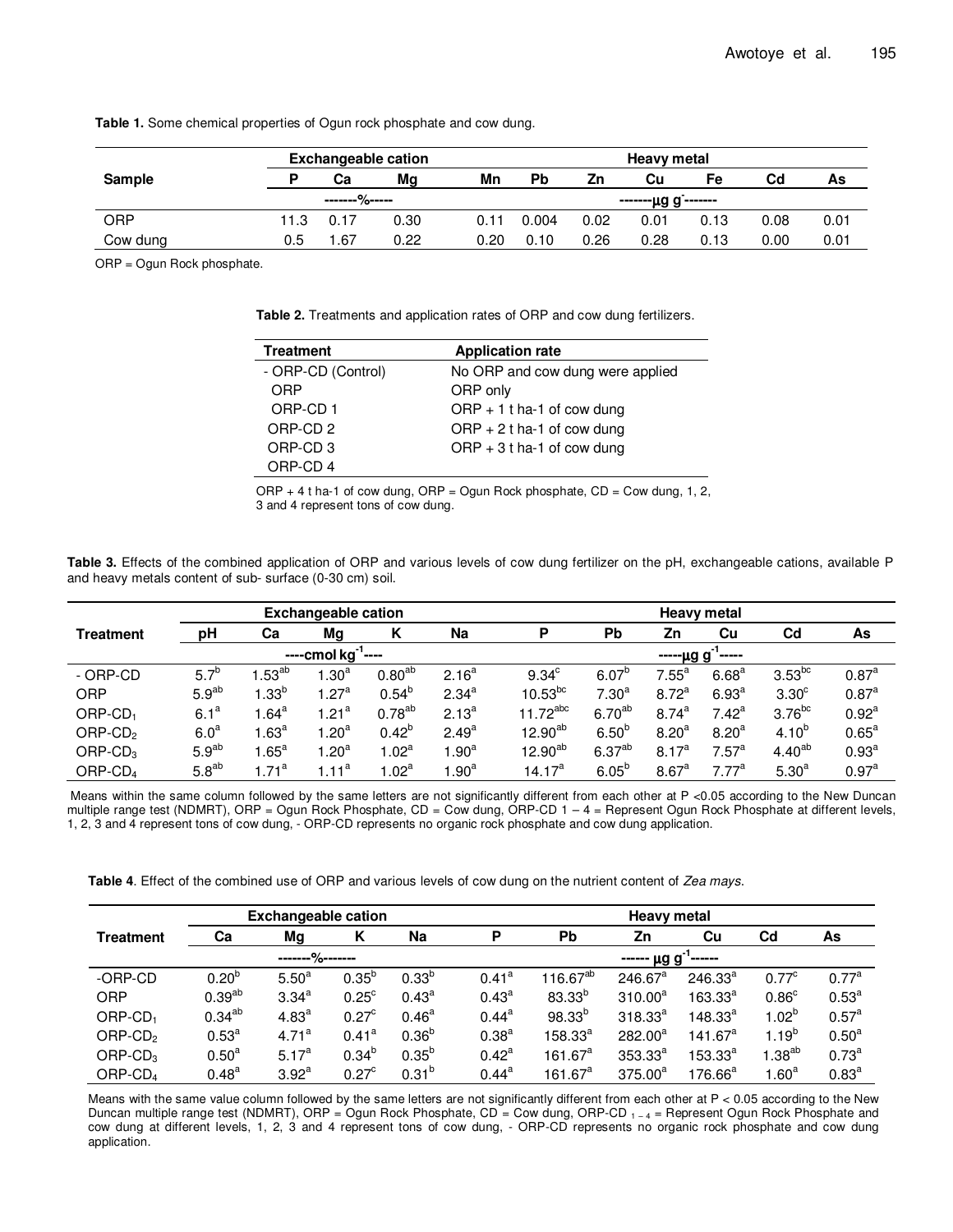| <b>Exchangeable cation</b> |                   |                   |              |                   |                   | <b>Heavy metal</b>   |                                                          |                      |                    |                   |  |  |
|----------------------------|-------------------|-------------------|--------------|-------------------|-------------------|----------------------|----------------------------------------------------------|----------------------|--------------------|-------------------|--|--|
| Treatment                  | Ca                | Mg                | K            | Na                | D                 | <b>Pb</b>            | Zn                                                       | Cu                   | $_{\rm Cd}$        | As                |  |  |
|                            |                   |                   | ------%----- |                   |                   |                      |                                                          |                      |                    |                   |  |  |
| - ORP-CD                   | $0.39^{a}$        | 4.83 <sup>a</sup> | $1.10^a$     | $0.27^{\circ}$    | 0.35 <sup>a</sup> | $133.33^{a}$         | <u>------μg</u> g <sup>-1</sup> -<br>350.00 <sup>a</sup> | $123.33^{b}$         | 1.49 <sup>a</sup>  | $1.10^{a}$        |  |  |
| <b>ORP</b>                 | $0.52^{\text{a}}$ | 3.80 <sup>a</sup> | $0.92^{ab}$  | $0.27^{\circ}$    | 0.36 <sup>a</sup> | $105.50^{b}$         | $340.67^a$                                               | 206.67 <sup>a</sup>  | $1.49^{a}$         | $1.43^a$          |  |  |
| $ORP$ -CD <sub>1</sub>     | $0.45^{\text{a}}$ | 3.67 <sup>a</sup> | $1.05^a$     | $0.40^{ab}$       | $0.32^{a}$        | 126.67 <sup>ab</sup> | $310.67^a$                                               | 170.00 <sup>ab</sup> | 0.99 <sup>ab</sup> | 1.23 <sup>a</sup> |  |  |
| $ORP$ -CD <sub>2</sub>     | $0.48^{a}$        | 4.33 <sup>a</sup> | $0.50^{b}$   | $0.35^{b}$        | 0.35 <sup>a</sup> | 123.33 <sup>ab</sup> | $320.33^a$                                               | $126.67^{b}$         | $0.73^{b}$         | $1.33^{a}$        |  |  |
| $ORP$ -CD <sub>3</sub>     | 0.30 <sup>a</sup> | 4.83 <sup>a</sup> | $0.73^{ab}$  | 0.63 <sup>a</sup> | 0.36 <sup>a</sup> | $108.00^{b}$         | 360.00 <sup>a</sup>                                      | 156.67 <sup>ab</sup> | $1.16^{ab}$        | 1.23 $^{\rm a}$   |  |  |
| ORP-CD <sub>4</sub>        | $0.32^{a}$        | 5.54 <sup>a</sup> | $0.73^{ab}$  | $0.33^{b}$        | $0.34^{a}$        | $105.50^{b}$         | $330.00^a$                                               | $150.67^{b}$         | l. $09^{\sf ab}$   | $1.20^a$          |  |  |

**Table 5.** Effect of the combined application of ORP and various levels of cow dung on the nutrient contents of Abelmuschus esculentum.

Means with the same value column followed by the same letters are not significantly different from each other at P < 0.05 according to the New Duncan Multiple range test (NDMRT), ORP = Ogun Rock Phosphate, CD = Cow dung, ORP-CD  $_1$   $_4$  = Represent Ogun Rock Phosphate and cow dung at application.

**Table 6.** Comparative effects of the application of ORP and various levels of organic fertilizer on Abelmuschus esculentum and Zea mays nutrient contents.

|       | <b>Exchangeable cation</b> |              |                   |       |                   | <b>Heavy metal</b> |                                          |         |       |                   |  |
|-------|----------------------------|--------------|-------------------|-------|-------------------|--------------------|------------------------------------------|---------|-------|-------------------|--|
| Crop  | Ca                         | Mq           |                   | Na    |                   | Pb                 | Zn                                       | Cu      | Cd    | As                |  |
|       |                            | $--- 9/0---$ |                   |       |                   |                    | - <u>-----</u> μg g <sup>-1</sup> ------ |         |       |                   |  |
| Okra  | 0.41a                      | 4.50a        | 0.84a             | 0.38a | 0.34 <sub>b</sub> | 110.06a            | 347.78a                                  | 150.00a | 1.11a | 1.19a             |  |
| Maize | 0.41a                      | 4.58a        | 0.31 <sub>b</sub> | 0.37a | 0.42a             | 125.50a            | 313.39a                                  | 171.11a | .13a  | 0.66 <sub>b</sub> |  |

Means with the same value column followed by the same letters are not significantly different from each other at  $P < 0.05$  according to the New Duncan Multiple Range Test (NDMRT).

levels of cow dung fertilizers. No definite trend was observed on the exchangeable cations content of Zea mays with respect to ORP and cow dung treatments.

However, the Pb and Cd contents of maize were elevated by the combined application of ORP with cow dung. Cadmium content increased with increase in cow dung levels, the content doubles as the cow dung application increased to 4 tha <sup>1</sup>.

The response of Abelmuschus esculentum to ORP at various levels of cow dung application (Table 5) was similar to that of Zea mays. Ogun rock phosphate significantly elevated the Cu content of A. esculentum by 68% when compared with unfertilized plants. The sole application of ORP to A. esculentum plants did not influence the Pb content, however, the combined use of ORP with high levels of organic fertilizers elevated Pb content in the plant. The concentration of Cd in the A. esculentum showed that only the treatment ORPCD2 was significantly different. Neither sole application of ORP nor combined use of  $ORPCD<sub>2</sub>$  and cow dung had an appreciable effect on the As content of A. esculentum.

Table 6 shows the comparative effect of the application of ORP and various levels of cow dung on basic cations and heavy metal contents of Zea mays and A. esculentum. The complementary use of ORP and cow dung enhanced the K content appreciably in A. esculentum compared with Zea mays. The P content was

affected by the application of the fertilizers and was higher in maize than okra. Except for As content, the effect of complementary use of ORP and cow dung on the heavy metals content in both Zea mays and A. esculentum was not significantly different. However, according to Stewart et al. (1974), the naturally occurring concentrations of heavy metals in the tissue of plants are as follows; 0.01 to 0.03  $\mu$ g g<sup>-1</sup> for Cd; 0.5 to 3  $\mu$ g g<sup>-1</sup> for Pb; 2.5 to 25  $\mu$ g g<sup>-1</sup> for Cu, 15 to 100  $\mu$ g g<sup>-1</sup> for Zn, 0.01 to 1.0  $\mu$ g g<sup>-1</sup> for As and the element P is 0.05 to 0.3  $\mu$ g g<sup>-1</sup>. Results from this study indicated that Pb, Zn, Cu and Cd contents of Zea mays plant tissue were above the normal range recommended by Kabata-Pendias and Pendias (1984).

Table 7 depicts the extent of heavy metals contamination of the soil as influenced by the complementary use of RP and organic fertilizer. The transfer factor indicates that the uptake of metal varied from one treatment to the other and from one plant species to the other. Chambers and Sidle (1991) found that plant metal levels were highly variable when related to soil metal levels. Similarly Fleming and Parle (1977), observed that uptake of heavy metals vary widely depending on the plant species studied. Alternatively, metal uptake could be controlled by such variables as pH, organic matter content and the degree of soil moisture (Fleming and Parle 1997). In Zea mays, complementary use of RP and